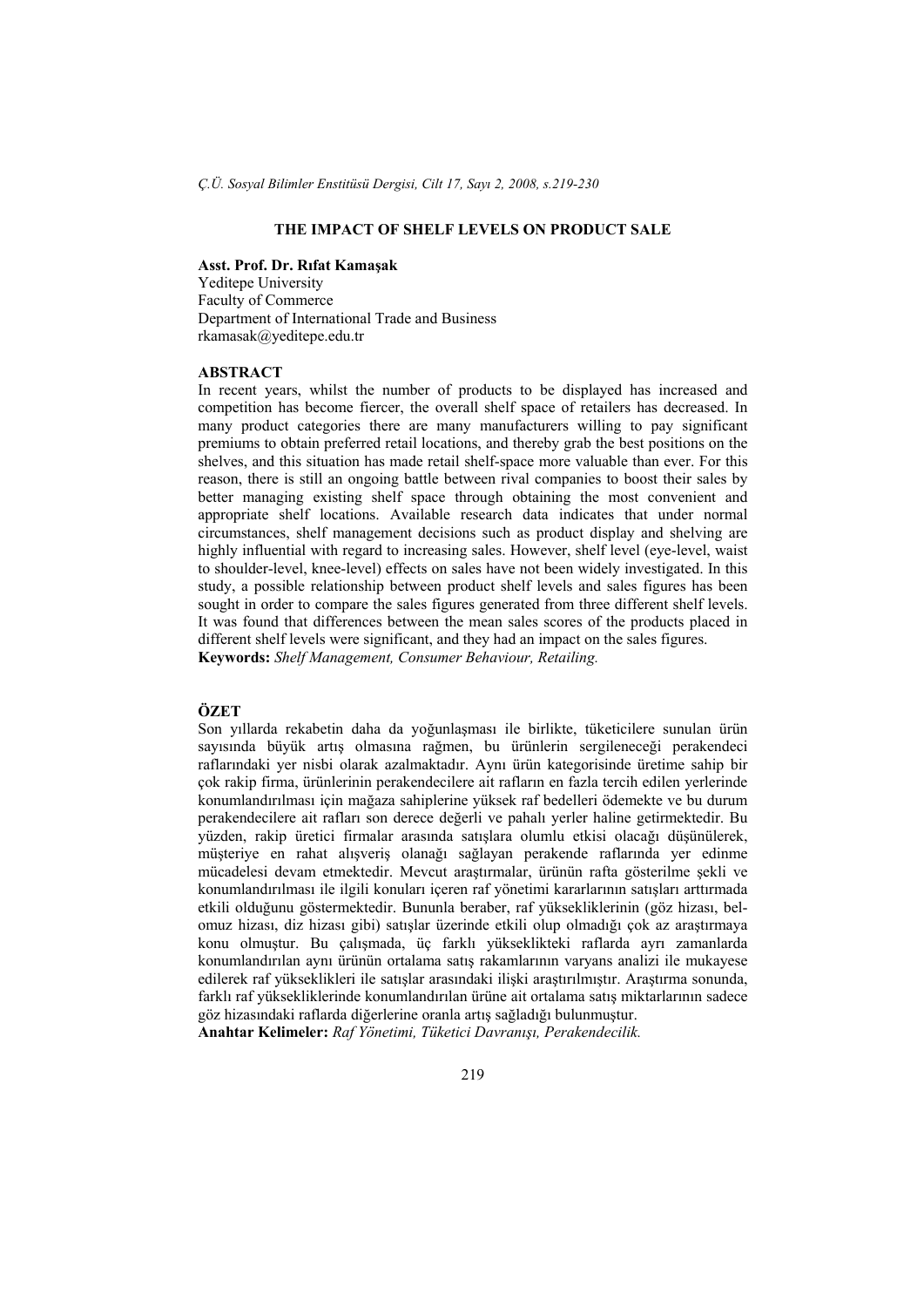### **Introduction**

Until the second half of 1970s, most manufacturers and retailers relied heavily upon promotional efforts outside the retailer's store. These promotional efforts were also identified as "external" promotional techniques, and included advertising, intensified marketing research, improved packaging and direct marketing, which were all widely used to stimulate consumer buying behaviour (Hubbard, 1969-1970, p.36). However, after the emergence of the term "atmospherics" by Kotler (1973-1974), the area of interest shifted to the "internal" techniques used to entice consumers to shop and purchase. In marketing literature, the term atmospherics was widely used to describe the "*conscious designing of space to create certain effects in buyers*" (Kotler, 1973, p.50). Kotler (1973-1974) asserted that environmental cues within a retail setting could have a potential effect on consumer perceptions and behaviour. Later, Markin *et.al*. (1976, p.43) suggested that such environmental cues pervade a retail store by stating that "*the retail store is a bundle of cues, messages and suggestions which communicate to consumers*". The results of a growing body of research including many applications such as how to use colour (Bellizzi, Crowley and Hasty, 1983), music (Smith and Curnow, 1966; Milliman, 1982; 1986; Areni and Kim, 1993; Yalch and Spangenber, 1993; Herrington and Capella, 1996), fragrance (Fiore and Kim, 1997; Fiore, Yah and Yoh, 2000), lighting (Baker, Levy and Grewal, 1992; Areni and Kim, 1994), category management (Harris and McPartland, 1993; Ratner, Kahn and Kahneman, 1999; Gruen and Shah, 2000; Kahn and Wasink, 2004; Campo and Gijsbrechts, 2005; Larson, 2005), aisle management (Bitner and Barnes, 1992; Smith and Burns, 1996; Underhill, 1999; Tarnowski, 2004; Larson, 2006), and shelf management (Cox, 1964; 1970; Hubbard, 1969; Curhan, 1972; 1973; Wilkinson, Paksoy and Mason, 1981; Borin and Farris, 1990; Dréze, Hoch and Purk, 1994; Larson, 2006) to create certain effects on consumers supported the idea. Although all the elements of atmospherics were considered as important tools to influence buyer behaviour, shelf management decisions took on a more important role inasmuch as shelf space was the only element in *scarcity*.

#### **Background to the study**

The allocation of shelf space to the multitude of products is still a challenge that retailers and manufacturers face. In fact this problem is more important if it is viewed from the perspective of manufacturers, since retailers want to maximize category sales and profits, regardless of brand identity (Dréze, Hoch and Purk, 1994, p.302). Retailers allocate a fixed amount of shelf space to maximise advantage, but in many product categories there are too many manufacturers, and the capacity of a typical chain may only serve to display one-third of new items each year (Dréze *et.al.*, 1994, p.302). Dréze *et. al.* (1994, p.302) explains this position as "*each new product adoption is accompanied with uncertainty regarding the most appropriate location for its display and the optimal amount of shelf space to allocate*". In retail stores products should be easily accessible to the customer; there is a frequently quoted saying, "merchandise handled is merchandising half sold". Namely, "customers buy what they see more visible, convenient to reach and attractive". Obviously, the increasing frequency of consumers engaging in impulse purchasing has a positive effect on this situation. Recent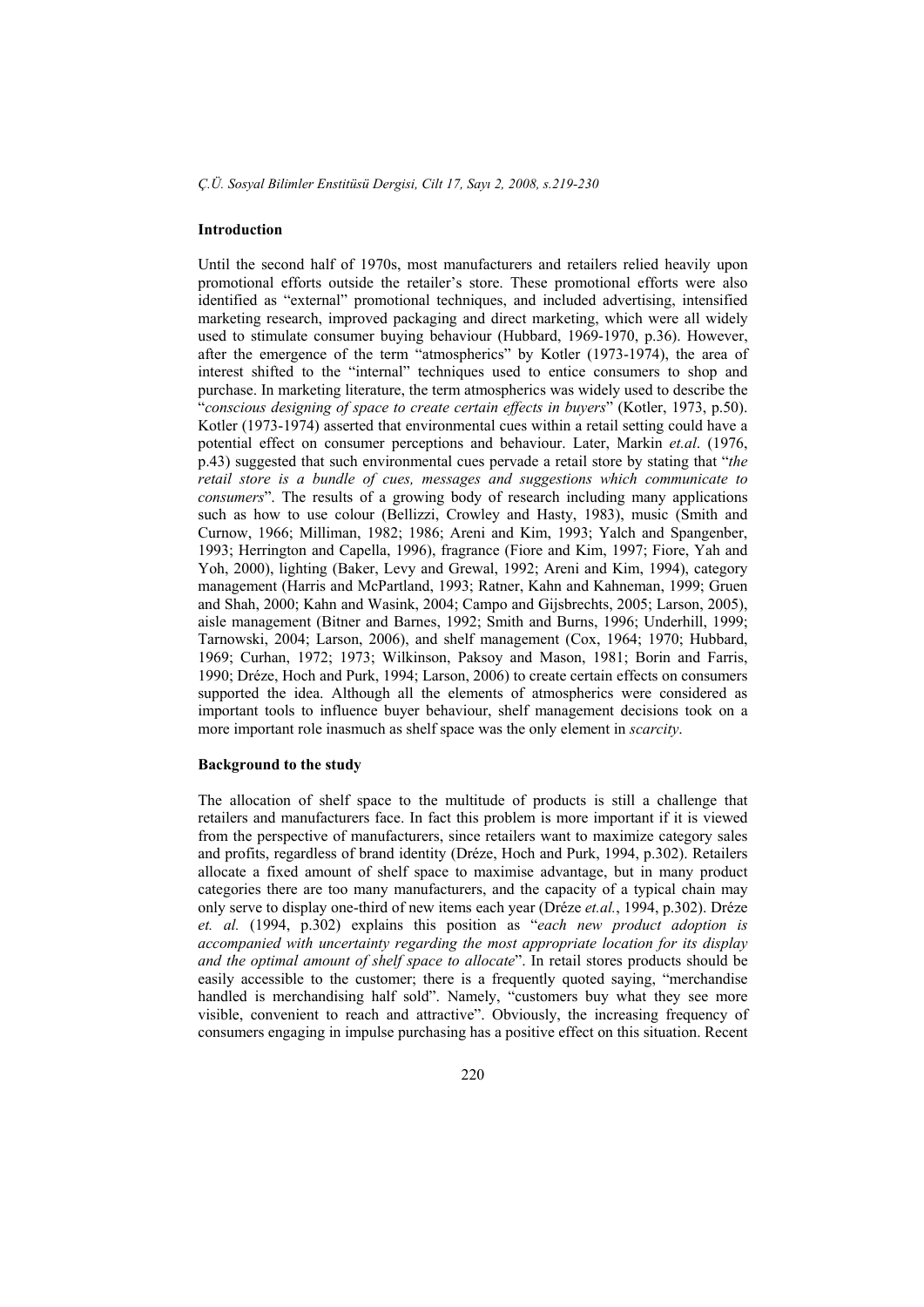figures in retailing shows that the share of the impulse purchased goods in total purchases still tends to increase (Davies and Tilley; 2004, p.10). The fear of "*an improper location or an under-allocation of space might kill a product before it achieves full sales potential*" (Dréze *et.al.*, 1994, p.302) also triggered an ongoing shelf place battle between the manufacturers. These conditions increased the number of manufacturers willing to pay significant premiums and expend considerable resources to grab the best positions on the shelves, and made retailer's shelves much more valuable than ever before.

During the 1960s and 1970s, several researchers looked for shelf management principles. But each study focused upon different dimensions of shelf management, and findings on the effects of shelf space, shelf positions and product facings were mixed (Larson, 2006, p.101). The first known study about shelf management effects on sales was conducted by Cox in 1964. Cox (1964) studied the sales effects of increased number of the facings of different product categories. He added facing to four categories but found significant sales increases for only one category (Larson, 2006, p.101). His other study (Cox, 1970) did not give different results. Having reallocated shelf space in two categories he found examples where the additional product facings had little sales impact. The number of studies concerned with the shelving and sales relationship had increased, starting from the end of the 1960s. Hubbard's study (Hubbard, 1969) found a direct relationship between shelf allocation and sales. Eye-level shelf positions provided a 5 to 7 per cent sales increase in private brand teas, with other variables being held as constant as possible. When the place of national brand teas moved from eye-level to lower positions, their sales fell 11 per cent. Additionally, sales variations accompanied differing shelf arrangements of merchandise (Hubbard, 1969). These findings supported the suggestion that improved shelving had a favourable impact on sales. But some researchers (Curhan, 1972; 1973) conducted several studies about shelf arrangements and sales and concluded that important payoffs from this type of research were unlikely (Larson, 2006, p.101). Curhan (1972) found that there was only a small, positive relationship between shelf space and unit sales. However, this relationship was not proved for every store or product line. Wilkinson, Paksoy and Mason (1981) noted in their study that an expanded shelf presence resulted in crossed demand curves instead of increased sales. Perhaps the firmest evidence about the shelf arrangement and sales relationship came from Dréze, Hoch and Purk's (1994) research against these discouraging findings. Dréze *et.al.* (1994) found that 4 to 6 per cent sales gains could be achieved with better product placement and space allocation. Their research also revealed that position was far more important than the number of facings; two facings at eye level generated more sales for a product than five facings on the bottom shelf (Dréze *et.al*., 1994, p.324). Another finding was that if a store moved an item from the worst shelf location to the best one, sales would increase by an average of nearly 60 per cent (Larson, 2006, p.101).

Although some research produced exceptions in the results, available research data mostly indicated that under normal circumstances, product displaying and shelving were highly influential in increasing sales. The supporters of this idea (*e.g*., Hubbard, 1969; Cox, 1970; Dréze *et.al*., 1994) suggested that products placed on the prime location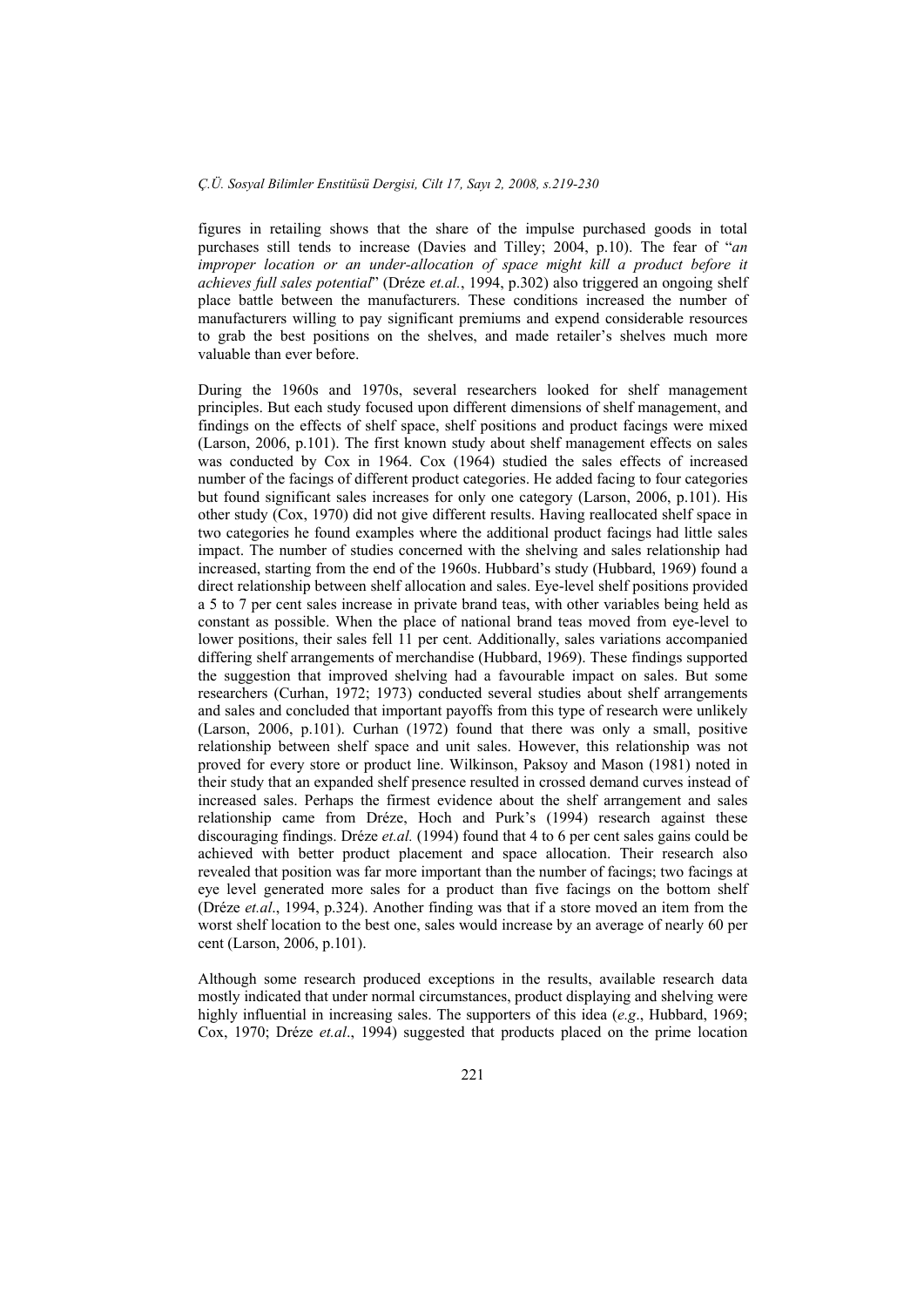shelves could gain more sales. In retailing literature, the prime location shelf was defined as the shelf with the height about 51 to 53 inches from the floor (Larson, 2005, p.104) which corresponds to the eye-level of customers. The shelves with heights out of these ranges were also defined as below the prime location shelves. Although the prime location and below location shelf levels were defined in the literature, only a limited amount of research has been conducted about their effects on sales. In this study, new findings for the academic literature will be sought.

### **Research design and methodology**

The research was designed to investigate the effects of shelf positions (height levels) on sales figures. Experimental design of the study involved shelf level positions as the independent variable, manipulated in order to observe whether they had an effect on the average sales or not. Due to the vast number of product categories found on retailers' shelves, this study was limited to only one product category, biscuits. This product was selected because it is subject to impulse purchase, and food manufacturers' shelf battles are more fierce and costly than for any other industry. Biscuit is also a popular and widely consumed product that appeals to the taste of a high number of consumers. Another reason for product choice was that price is not the first consideration in the purchasing decisions of consumers, while location and availability are very important. More significant, however, is the fact that this product category does not have a high brand loyalty level which can affect the reliability of the study. 10 small-sized and medium-sized (shopping area below 400 square meters and between 400-1000 square meters) retailers were chosen as the sample. In sampling process, contact was made with 22 retailers, but only 10 were willing to co-operate. Some of the sample stores were branches of national supermarket chains but some of them were the ones operating independently. Small-sized and medium-sized retailers were chosen because most of the managers of the hypermarkets and the large-size stores (shopping area more than 1000 square meters) did not show a positive approach to the study, in the belief that changing the shelf positions of products would confuse large number of customers. A primary data collection method was used to obtain the necessary data for the analysis. The data collection process involved interaction with retail managers and other store staff, so good personal relations were maintained. In order to record the data accurately and to minimise data collection error, a survey record sheet illustrated below (Figure 1) was prepared and distributed to the stores for record-keeping purposes.

**Figure 1: Survey Record Sheet Used to Collect Data**

| <b>DATE</b>                   |
|-------------------------------|
| SALES (in YTL)                |
| $EYE$ LEVEL $\longrightarrow$ |
|                               |
|                               |
|                               |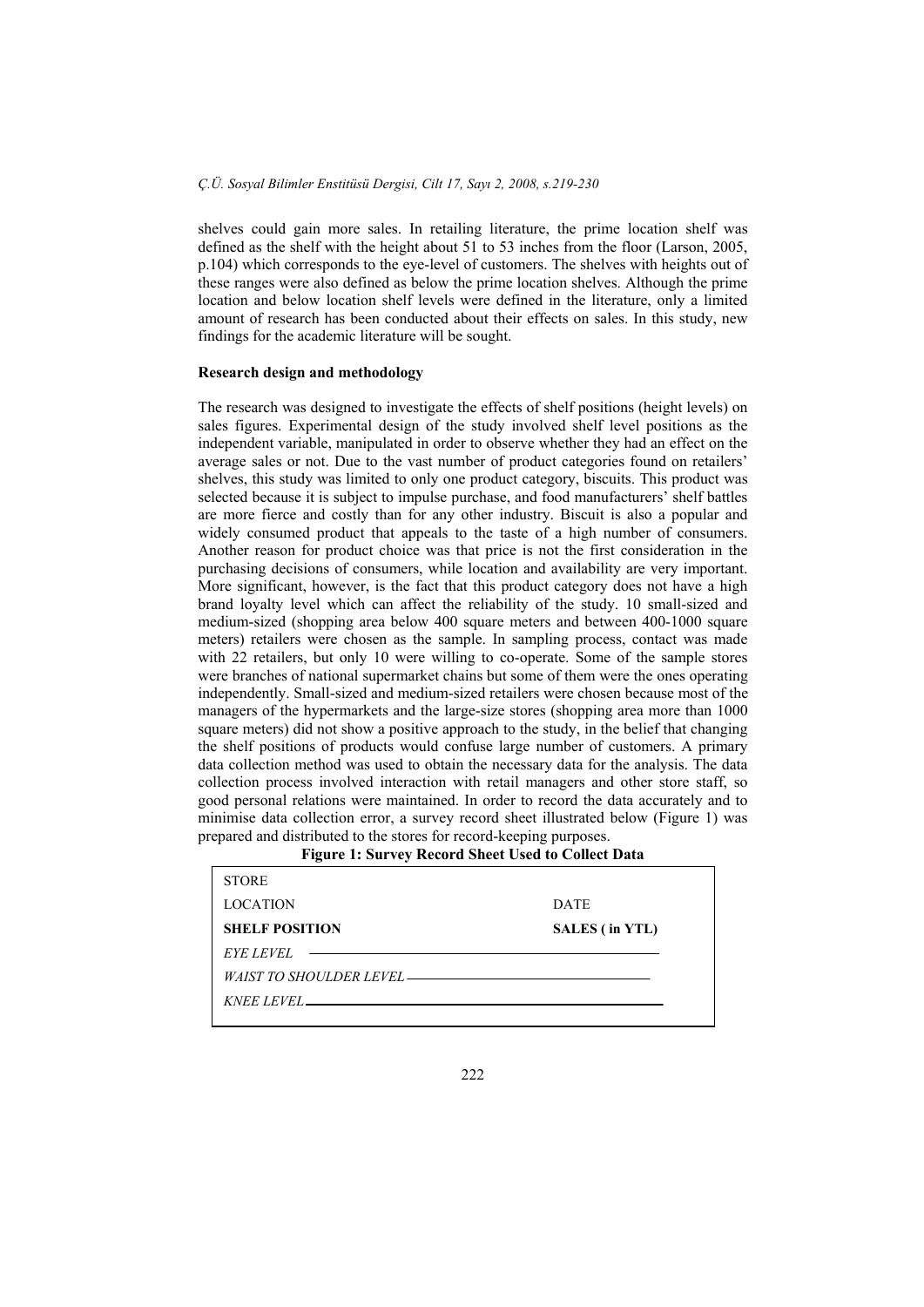In each retail store, a research responsible staff member was appointed and he/she kept a record of weekly sales of the given product for twelve weeks. The weekly sales figures from the stores were collected and recorded during store visits. In order to search the impact of shelf levels on sales, the product (biscuits) was placed in different shelf levels, and their sales figures were observed for a certain period of time. The product was, firstly, displayed on knee-level shelves, then on the waist to shoulder level shelves, and lastly, on the eye-level shelves of ten chosen retailers for a period of three months.

The product remained one month in each different shelf level position (e.g., it was displayed for one month on the knee-level shelf, one month on the waist to shoulder level shelf and one month on the eye-level shelf), and at the end of each 30 days it was moved from the lower shelf to the upper one. During this time, the weekly sales figures of the product were recorded and monthly average sales figures were also calculated. It should be noted that each item's retail price is fixed for all levels of shelves in the retail stores. In previous research efforts in measuring the impact of shelf levels upon sales, promotion activities of the manufacturers affected the reliability of the studies since promotions had a short to medium term impact on sales (Larson, 2005, p.103). In order to overcome this problem the summer season was deliberately chosen for the study since the promotion campaigns of the food manufacturers were at a minimum level in the summer time except for soft drinks and ice cream. So the study was started in the first week of the June and ended in the last week of August. During twelve weeks, the sales numbers of the biscuits generated from three different shelf levels were regularly recorded, and having collected the necessary data, analysis by the statistical tolls was begun. Biscuits shelf levels (heights) which were used in the sample stores are shown below (see Figure 2);



**Figure 2: Shelf Levels (heights) Used in Sample Stores**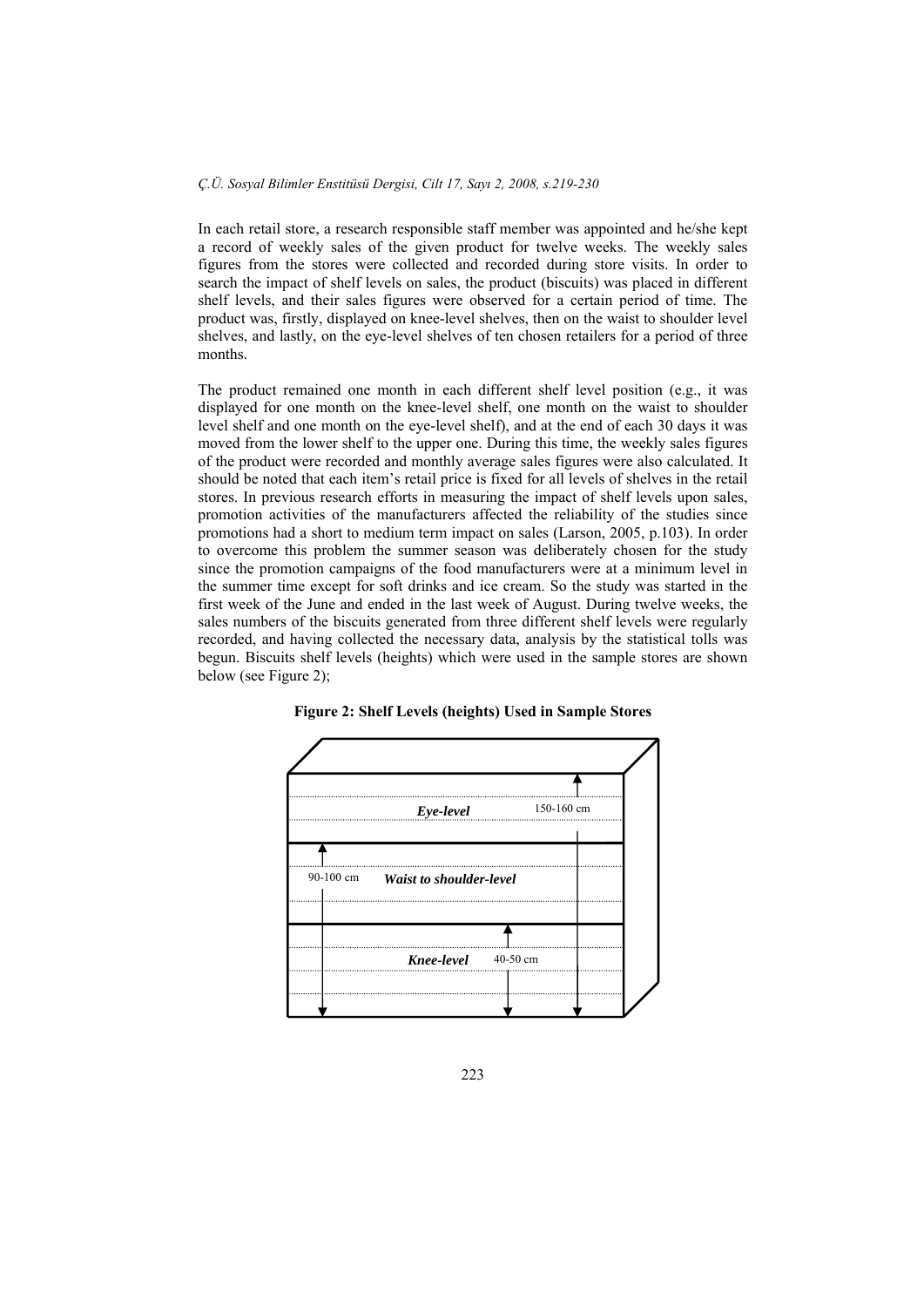## **Data analysis and research findings**

Data collected from the retailers in survey record sheets was tabulated and analysed by using statistical analysis software SPSS version 15.0. Data was analysed using the following methods:

- The mean score differences within each group of shelf level sales and between groups were checked by using ANOVA (Analysis of Variance).
- The mean score difference of each component (shelf level) was measured against components from different groups by using the Fisher's least significant difference test (LSD) with pair-wise multi-comparison which is equivalent to the multiple individual t tests between each component of different groups.

The mean score differences of the sales figures of the product placed in different shelves were compared with one-way ANOVA in order to diagnose whether there was a significant difference between the means. One-way ANOVA is normally used to test for differences among three or more independent groups and independent groups in this research were defined as (1) "knee level shelf's sales' mean", (2) "waist to shoulder level shelf's sales' mean" and (3) "eye level shelf's sales' mean". Their mean scores were denoted as:

 $\mu_{1}$ = Knee level shelf's sales mean  $\mu_{2}$ = Waist to shoulder level shelf's sales mean  $\mu_{3}$  Eye level shelf's sales mean

SALES

And the hypothesis to be tested was formulated as;

 $H<sub>1</sub>$ : There is a significant difference between the means of the sales figures of the product when placed in different shelves. So, product shelf levels do have an impact on the means of the sales figures. (H<sub>1</sub>:  $\mu_{1\neq}\mu_{2\neq}\mu_3$ )

The hypothesis was tested by one-way ANOVA with the probability of  $p \le 0.05$  (95%), and the analysis resulted that there was a significant difference between the mean sales scores (at least one of them) of the products placed in different shelf levels (see figure 3).

|                | Sum of Squares | df  | Mean Square |       | Sig. |
|----------------|----------------|-----|-------------|-------|------|
| Between Groups | 2394785,817    |     | 1197392,908 | 7,165 | .001 |
| Within Groups  | 84153020,150   | 117 | 719256,582  |       |      |
| Total          | 86547805,967   | 119 |             |       |      |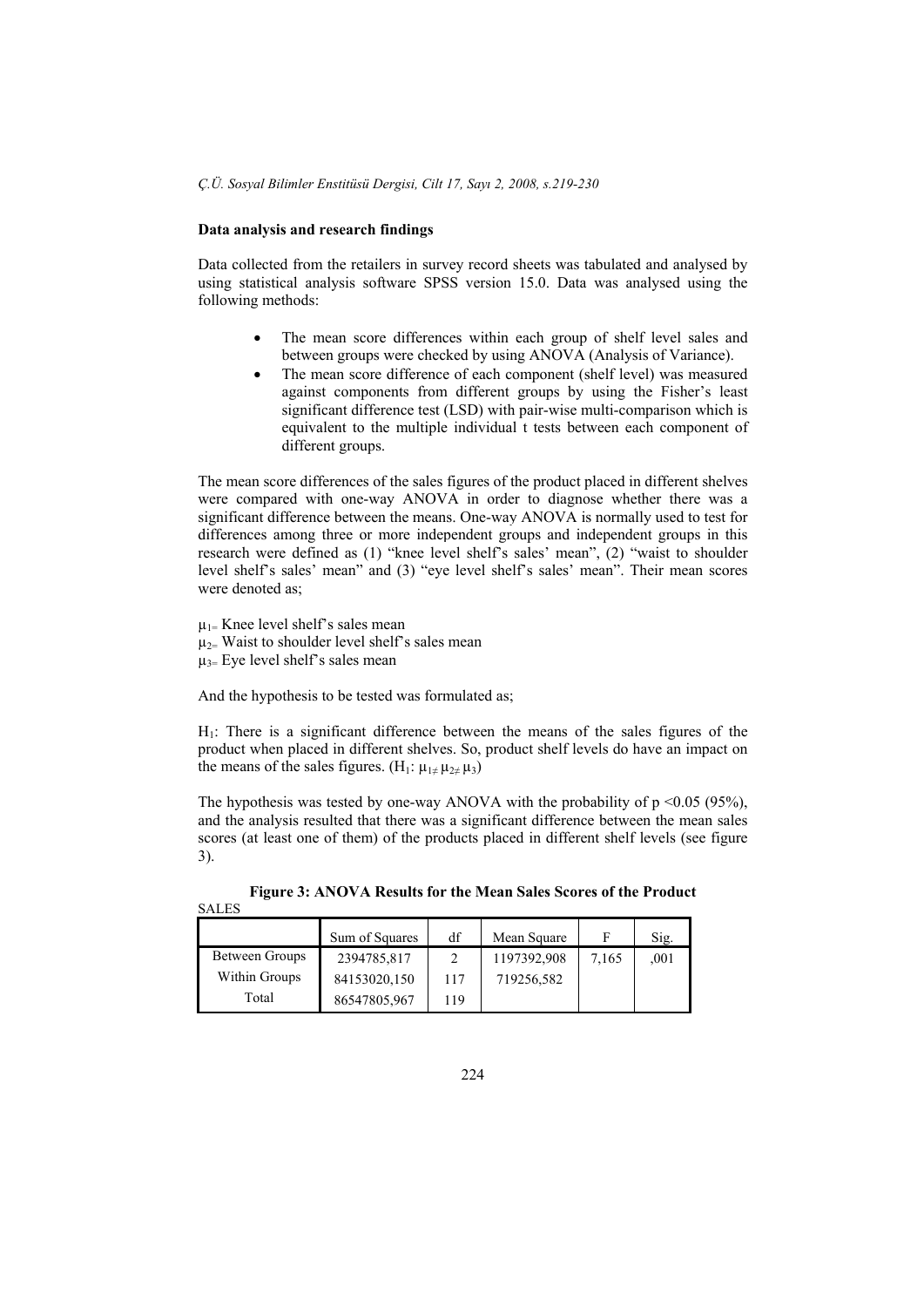Observed (or test statistic from the table 1) F value in the table is significant at the 0.05 level. And since the critical F value with k-1 numerator and N-k denominator degrees of freedom at 95% probability level  $F_{0.05 \text{ (2,1/7)}}$  (3,07) was much lower than the observed value  $(7,165)$ , the null hypothesis  $(H_0)$  was rejected and the alternative hypothesis  $(H_1)$ was accepted. Namely, the data suggested that the differences between the mean sales scores of the products placed in different shelf levels were *significant* and product shelf levels did have an impact on sales. Although significant differences were found in the mean sales scores of the products placed in different shelf levels with a probability p<0.05, the ANOVA did not tell which group differed from the other. For this reason, Fisher's least significant difference (LSD) analysis was also conducted to reveal which group's mean was different from the other one. The hypotheses below were tested by Fisher's LSD;

H2: There is a significant difference between the eye level shelf's sales mean and the waist to shoulder level shelf's sales mean. (H<sub>2</sub>:  $\mu_1 \neq \mu_2$ )

H3: There is a significant difference between the eye level shelf's sales mean and the knee level shelf's sales mean.  $(H_3: \mu_{1 \neq} \mu_3)$ 

H4: There is a significant difference between the knee level shelf's sales mean and the waist to shoulder level shelf's sales mean. (H<sub>4</sub>:  $\mu_{2\neq}\mu_3$ )

Fisher's least significant difference analysis revealed that at 95% probability level, the difference between the "knee level shelf sales" and "eye level shelf sales" was *significant* to the favour of "eye level". But the difference between the "knee level shelf sales" and "waist to shoulder level shelf sales" was *not significant* (see figure 4).

# **Figure 4: Multiple Comparison (LSD) Results for the Mean Sales Scores of the Product**

| .SD                |                    |                          |            |      |                            |                |
|--------------------|--------------------|--------------------------|------------|------|----------------------------|----------------|
| (I) SHELFLVL       | (J) SHELFLVL       | Mean<br>Difference (I-J) | Std. Error | Sig. | 95% Confidence<br>Interval |                |
|                    |                    |                          |            |      | Lower<br>Bound             | Upper<br>Bound |
| KneeLev=1          | WaistShoulderLev=2 | $-16,4250$               | 30,89672   | .596 | $-77,6677$                 | 44,8177        |
|                    | EyeLev=3           | $-254,3000(*)$           | 30,89672   | ,000 | $-315,5427$                | 193,0573       |
| WaistShoulderLev=2 | KneeLev=1          | 16,4250                  | 30.89672   | .596 | $-44,8177$                 | 77,6677        |
|                    | $EveLev=3$         | $-237,8750(*)$           | 30.89672   | ,000 | $-299.1177$                | 176.6323       |
| EyeLev=3           | KneeLev=1          | $254,3000(*)$            | 30,89672   | ,000 | 193,0573                   | 315,5427       |
|                    | WaistShoulderLev=2 | $237,8750(*)$            | 30.89672   | ,000 | 176,6323                   | 299,1177       |

Dependent Variable: **SALES**   $\mathbf I$ 

Based on observed means.

\* The mean difference is significant at the ,05 level.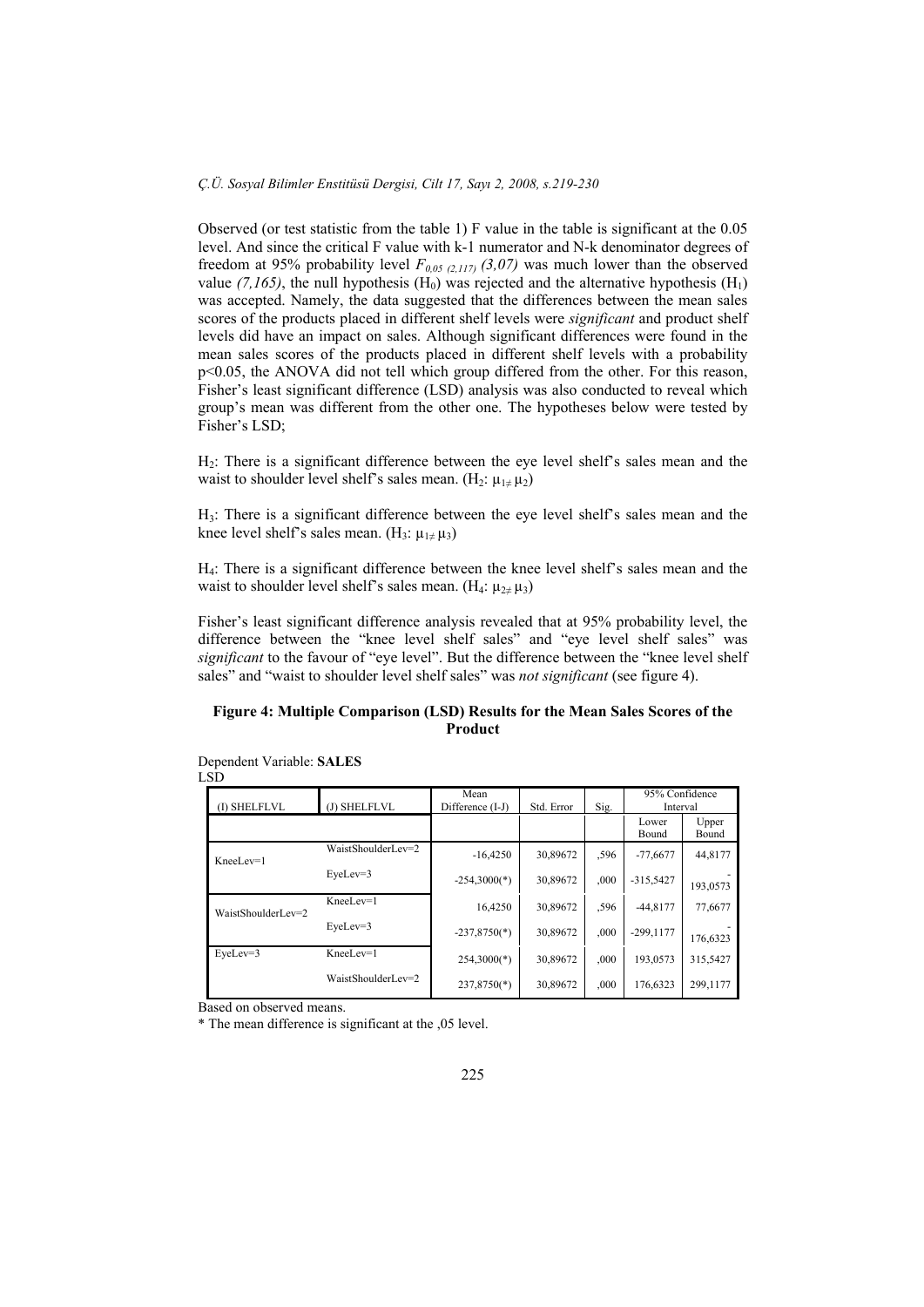The analysis also revealed that at 95% probability level, the difference between the "waist to shoulder shelf sales" and "eye level shelf sales" was *significant* to the favour of "eye level". According to these results, alternative hypotheses  $H_2$  and  $H_3$  were accepted but  $H_4$  was rejected.

In order to indicate the strength and direction of the linear relationship between shelf level and sales, the Pearson correlation coefficient was calculated (see figure 5).

|                 |                        | <b>SHELFLVL</b> | <b>SALES</b> |
|-----------------|------------------------|-----------------|--------------|
| <b>SHELFLVL</b> | Pearson<br>Correlation |                 | ,320         |
|                 | Sig. (1-tailed)        | ٠               | ,095         |
|                 | N                      | 120             | 120          |
| <b>SALES</b>    | Pearson<br>Correlation | ,320            |              |
|                 | Sig. (1-tailed)        | ,095            |              |
|                 | N                      | 120             | 120          |

**Figure 5: Correlation Results Between Shelf Levels and Sales Figures** 

According to the Pearson correlation coefficient  $(r=0,32)$ , there was a positive relation between the shelf levels and the sales figures but the degree of the relation was not strong.

#### **Research limitations**

It is important to note that this research is subject to definite limitations. But within the framework of this study, some notable and constructive conclusions may be drawn. It was expected that the research would give some satisfactory results concerning the impact of shelf levels on product sales, and these conclusions would enable manufacturers to integrate improved shelving techniques to boost sales of their products and to strengthen the competitive position of their operations. Decisions to place certain merchandise in the preferred or less-preferred shelf arrangements may result in widely varying sales performances. However, it would be erroneous to conclude that proper shelf arrangement alone will produce the most favourable sales performance. In another limitation of the study, brand and brand loyalty factors which were omitted in the research could also be influential in creating favourable sales response in the shelves, but this should be the subject of further investigation. The research was carried out only in the small-sized and medium-sized supermarkets since the larger retailers and hypermarket chains did not display a positive approach towards this study. The research results might have varied if they had permitted this research in their stores. The data were collected during twelve weeks from the stores, but a more longitudinal study could have produced more accurate results that could be more widely generalised.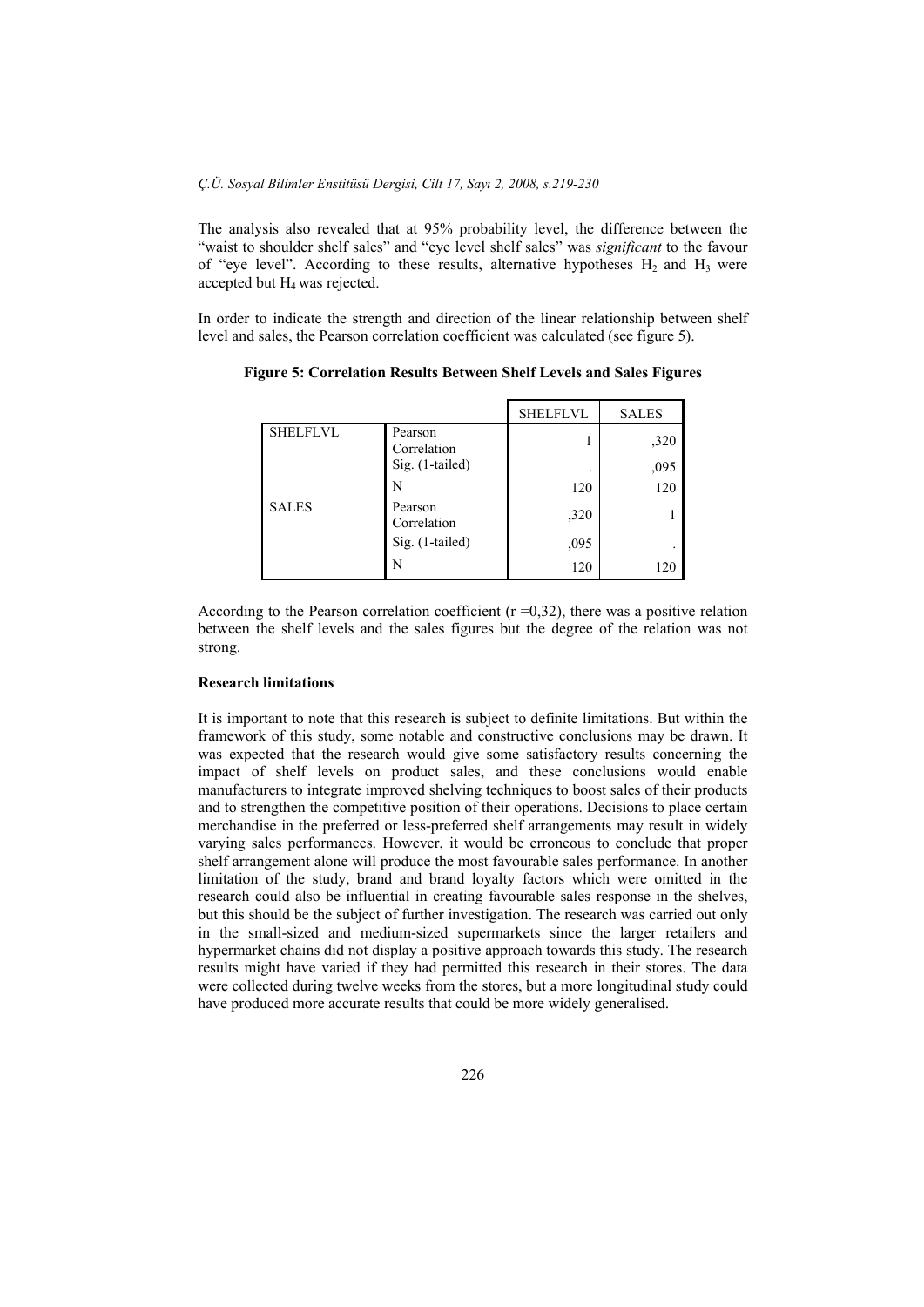# **Conclusion**

The basic purpose of this study was to assess the impact of product shelving on sales, as an element of atmospherics, and to investigate whether different shelf position levels (eye-level, waist-level, knee-level) may result in variations in sales figures for the same product. Analysis of sales volume statistics in the sample stores revealed that differences between the mean sales scores of the products placed on different shelf levels were significant, and product shelving had an impact on the sales figures. This indicated the existence of a direct relationship between the shelf levels of the products and their sales performance. Although the direct relationship between the shelf level positioning of the products and their sales performance was found, the degree of this relationship was not strong. Another interesting research finding is that when the product was positioned on the eye-level shelves, it showed a better sales performance statistically compared to its other waist-level and knee-level shelves' sales performances. Manipulating the shelf positions of the products resulted in positive sales performance variation only for "eye level" shelves, keeping the other variables that may affect the sales constant. These results supported the findings of research conducted by Dréze, Hoch and Purk (1994). Manufacturers should be aware that positioning their products on the prime location shelves (eye-level) may result in some increase on sales performance. But the balance between how much they lose by paying retailers to guarantee the best places for their products and how much they gain by increasing sales performance needs to be quantified. In short, the question of "Is it worth spending that much money in the shelf wars?" needs to be studied and answered by the manufacturers themselves.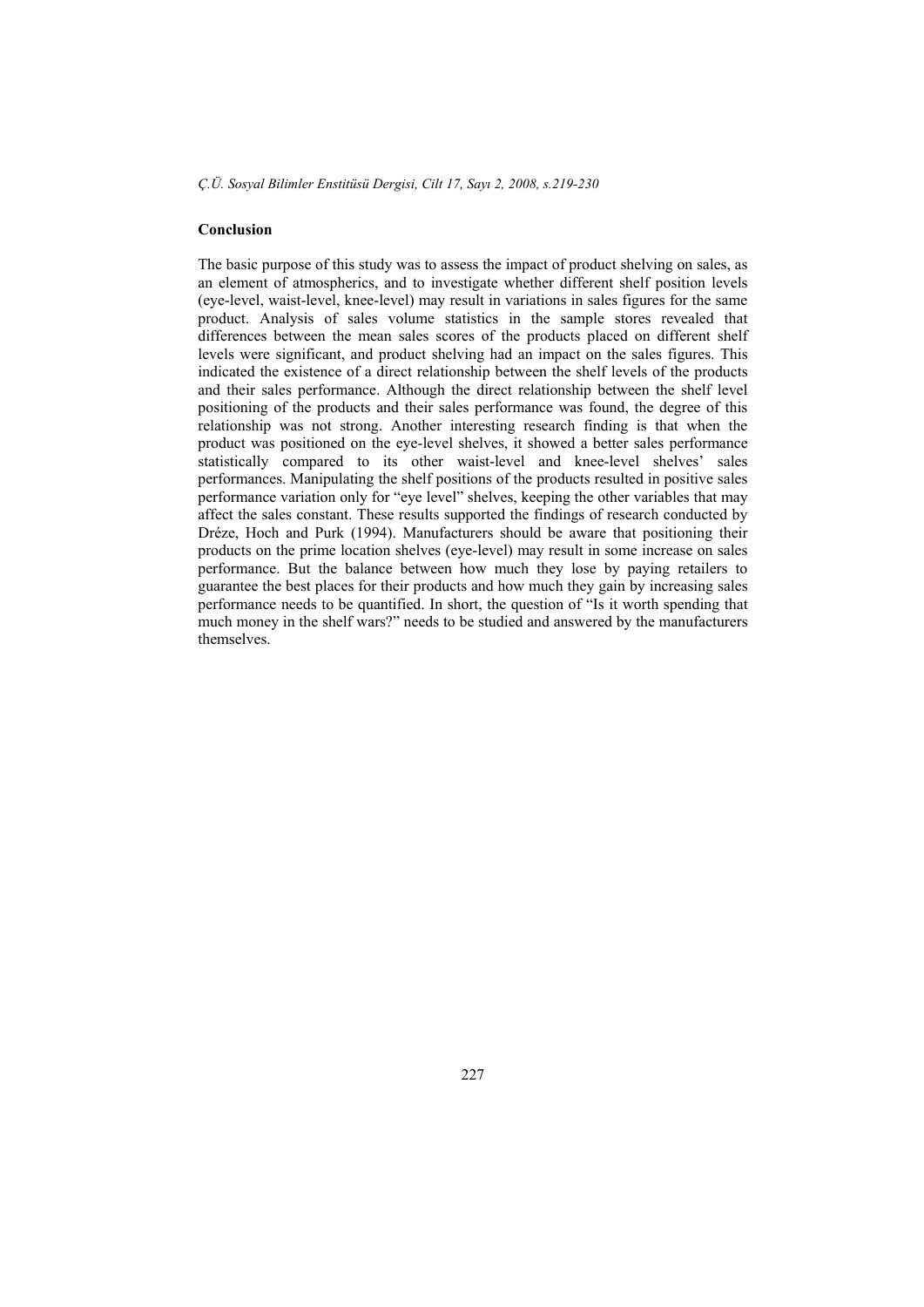# **REFERENCES**

Areni, C.S., and Kim, D., 1993, "The influence of background music on shopping behavior: classical versus top forty music in a wine store", in McAlister, L., and Rotschild, M. (Eds.), *Advances in Consumer Research*, Vol.20:33.6–340.

Areni, C. S., and Kim, D., 1994, "The Influence of In-Store Lighting on Consumers' Examination of Merchandise in a Wine Store." *International Journal of Research in Marketing* 11(2):117–125.

Baker, J., Levy, M., and Grewal, D., 1992, "An experimental approach to making retail store environmental decisions", *Journal of Retailing*, 68:445–460.

Bellizzi, J. A., Crowley, A. E., and Hasty, R. W., 1983, "The Effects of Color in Store Design." *Journal of Retailing* 59(1):21–45.

Bitner, W.J., M., Barnes, J., 1992, "Measuring the prototypicality and meaning of retail environments", *Journal of Retailing,* 68(2):194–220.

Borin, N. and Farris, P., 1990, "An Empirical Comparison of Direct Product Profit and Existing Measures of SKU Productivity." *Journal of Retailing* 66(3):297–314.

Campo, K. and Gijsbrechts, E., 2005, "Retail Assortment, shelf and stockout management: issues, interplay and future challenges", *Appl. Stochastic Models Bus. Ind.,* (21):383–392.

Cox, K. K., 1964, "The Responsiveness of Food Sales to Shelf Space Changes in Supermarkets." *Journal of Marketing Research* 1(2):63–67.

Cox, K. K., 1970, "The Effect of Shelf Space Upon Sales of Branded Products." *Journal of Marketing Research* 7(1):55–58.

Curhan, R. C., 1972, "The Relationship Between Shelf Space and Unit Sales in Supermarkets." *Journal of Marketing Research* 9(4):406–412.

Curhan, R. C., 1973, "Shelf Space Allocation and Profit Maximization in Mass Retailing." *Journal of Marketing* 37(3):54–60.

Davies, J., and Tilley, N., 2004, "Interior Design:Using the Management Services approach in Retail Premises", *Management Services*, July 2004: 10–13.

Dréze, X., Hoch, S. J., and Purk, M. E., 1994, "Shelf Management and Space Elasticity." *Journal of Retailing* 70(4):301–326.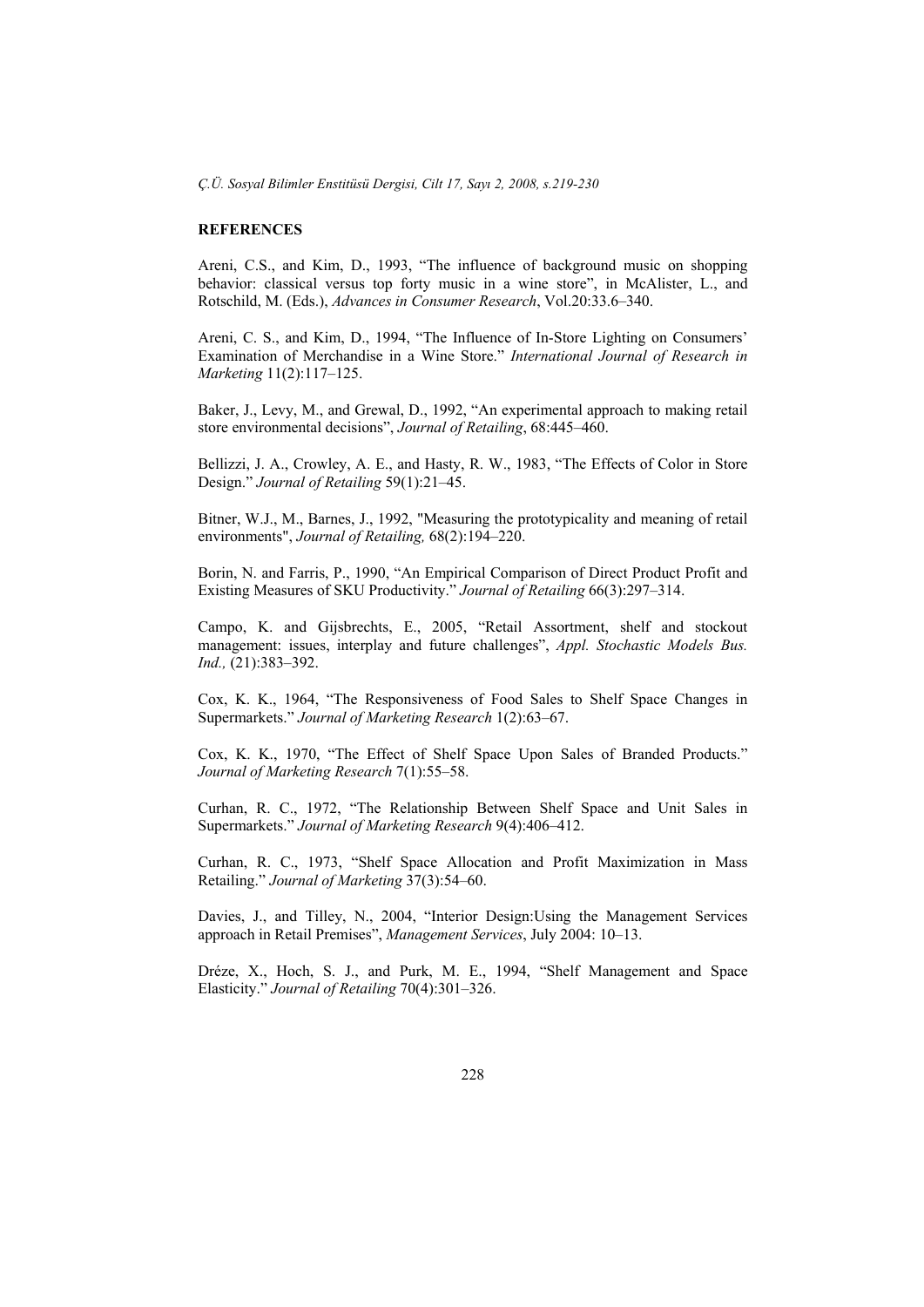Fiore, A.M., and Kim, S., 1997, "Olfactory cues of appearance affecting impressions of professional image of women", *Journal of Career Development*, 14(2):45–54.

Fiore, A. M., Yah, X., and Yoh, E., 2000, "Effects of a Product Display and Environmental Fragrancing on Approach Responses and Pleasurable Experiences." *Psychology and Marketing* 17(1):27–54.

Gruen, T.W., and Shah, S.H., 2000, "Determinants of outcomes of plan objectivity and implementation in category management relationships", *Journal of Retailing*, 76(4):483–510.

Harris, B., and McPartland, M., 1993, "Category Management Defined: What it is and Why it works", *Progressive Grocer*, 72(9):5–8.

Herrington, J. D., and Capella, L. M., 1996, "Effects of Music in Service Environments: A Field Study." *Journal of Services Marketing* 10(2):26–41.

Hubbard, C.W., 1969, "The Shelving of Increased Sales", *Journal of Retailing*  45(4):75–84.

Kahn, B., and Wansink, B., 2004, "The Influence of Assortment Structure on Perceived Variety and Consumption Quantities", *Journal of Consumer Research*, 30(4):519–533.

Kaltcheva, V. D., and Weitz, B. A., 2006, "When Should a Retailer Create an Exciting Store Environment?" *Journal of Marketing* 70(1): 107–118.

Kotler, P., 1973-1974, "Atmospherics as a marketing tool", *Journal of Retailing*, Vol.21, Winter: 48–64.

Larson, R., 2005, "Making Category Management More Practical." *Journal of Food Distribution Research* 36(1):101–105.

Larson, R., 2006, "Core Principles for Supermarket Aisle Management" *Journal of Food Distribution Research* 37(1):100–103.

Markin, R.J., Lillis, C.M. and Narayana, C.L.,1976, "Social psychological significance of store space", *Journal of Retailing*, Vol.52, Spring:43–54.

Milliman, R.E., 1982, "Using background music to affect the behaviour of supermarket shoppers", *Journal of Marketing*, 46:86–91.

Milliman, R.E., 1986, "The influence of background music on the behaviour of restaurant patrons", *Journal of Consumer Research*, Vol.13, September:286–289.